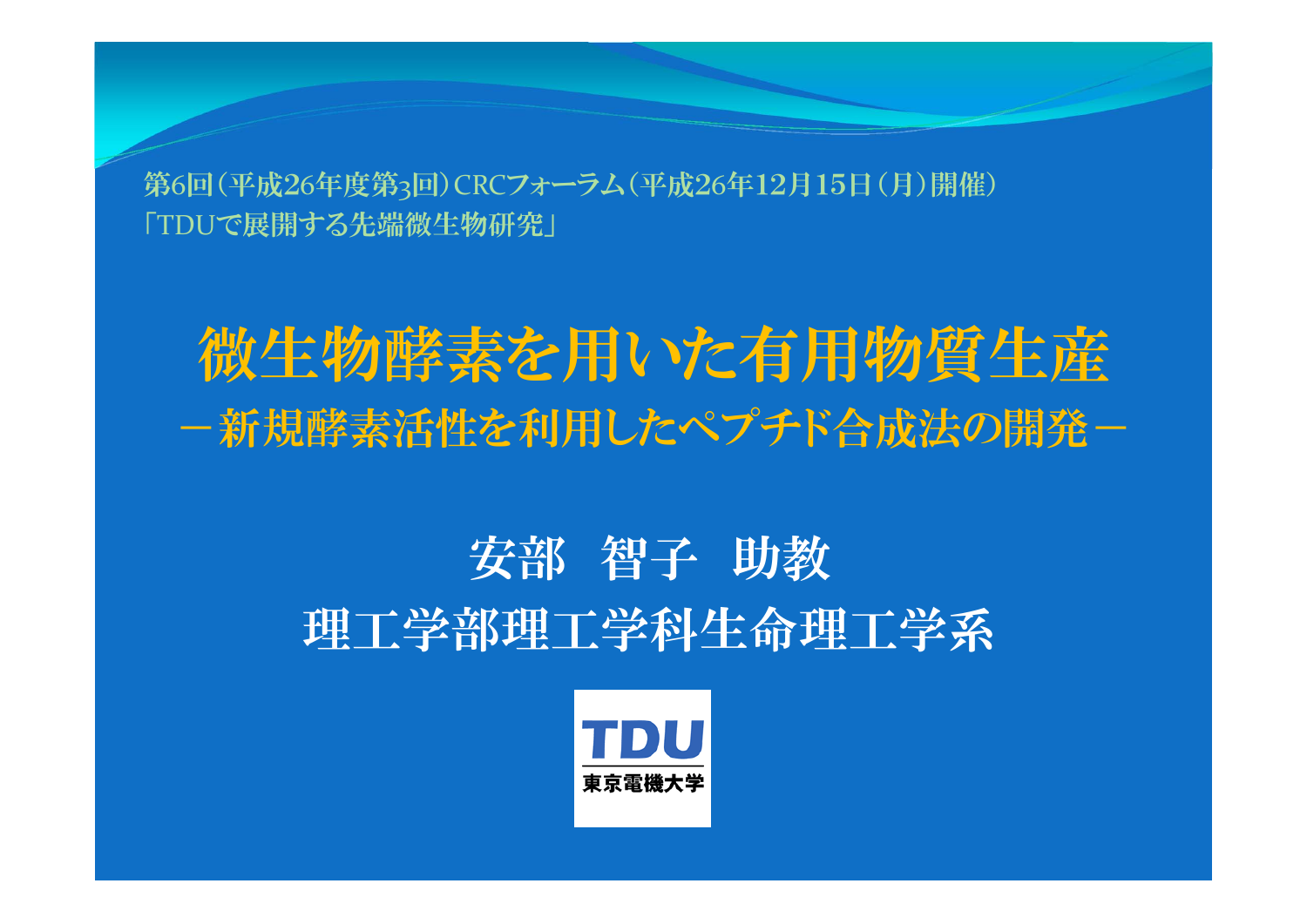# 微生物酵素を用いた有用物質生産

-新規酵素活性を利用したペプチド合成法の開発-

# 安部智子 (東京電機大学 理工学部 生命理工学系・助教) **2014/12/15**

1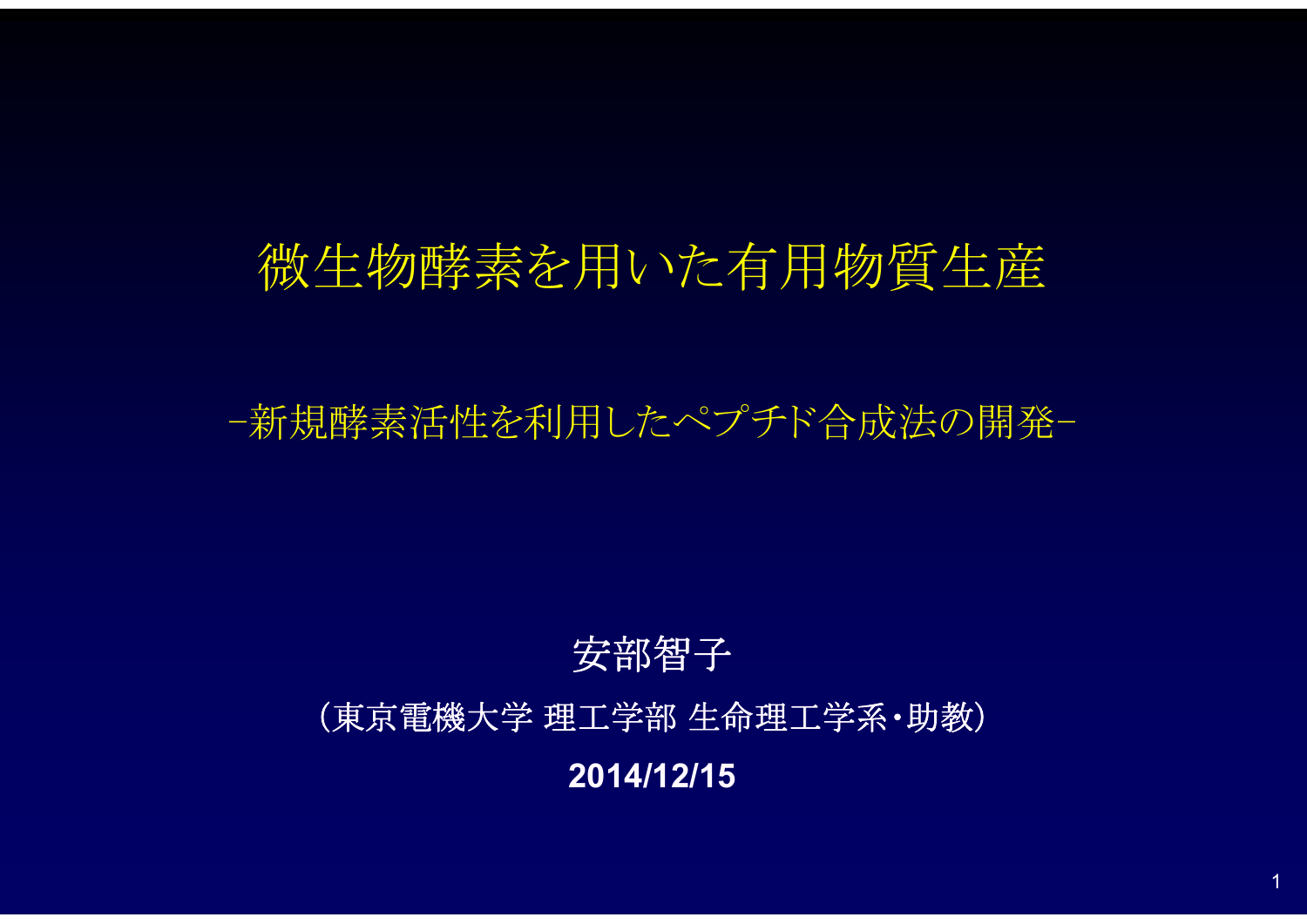## ニトリル代謝経路に関与するアシルCoA合成酵素の発見

#### **Gene cluster 1 kb** *oxdA nhpA nhpC amiA nhpB nhpS acsA* Aldoxime Amidase **Acyl-CoA synthetase** Aldoxime<br>dehydratase Amidase α β<br>NHase **Pathway Aldoxime Acyl-CoA HNase Amidase dehydratase synthetase HOOO** $\overrightarrow{R-C} = \overrightarrow{N}$   $\overrightarrow{R-C}-\overrightarrow{NH}$ **R C OH NR C OH** R-C-S-CoA **Acyl-CoA AldoximeNitrile Amide Acid**イイド β**-Oxidation or AcsA is an acyl-CoA synthetase involved in nitrile pathway ? We are the contract of the cycle**

*Pseudomonas chlororaphis* **B23**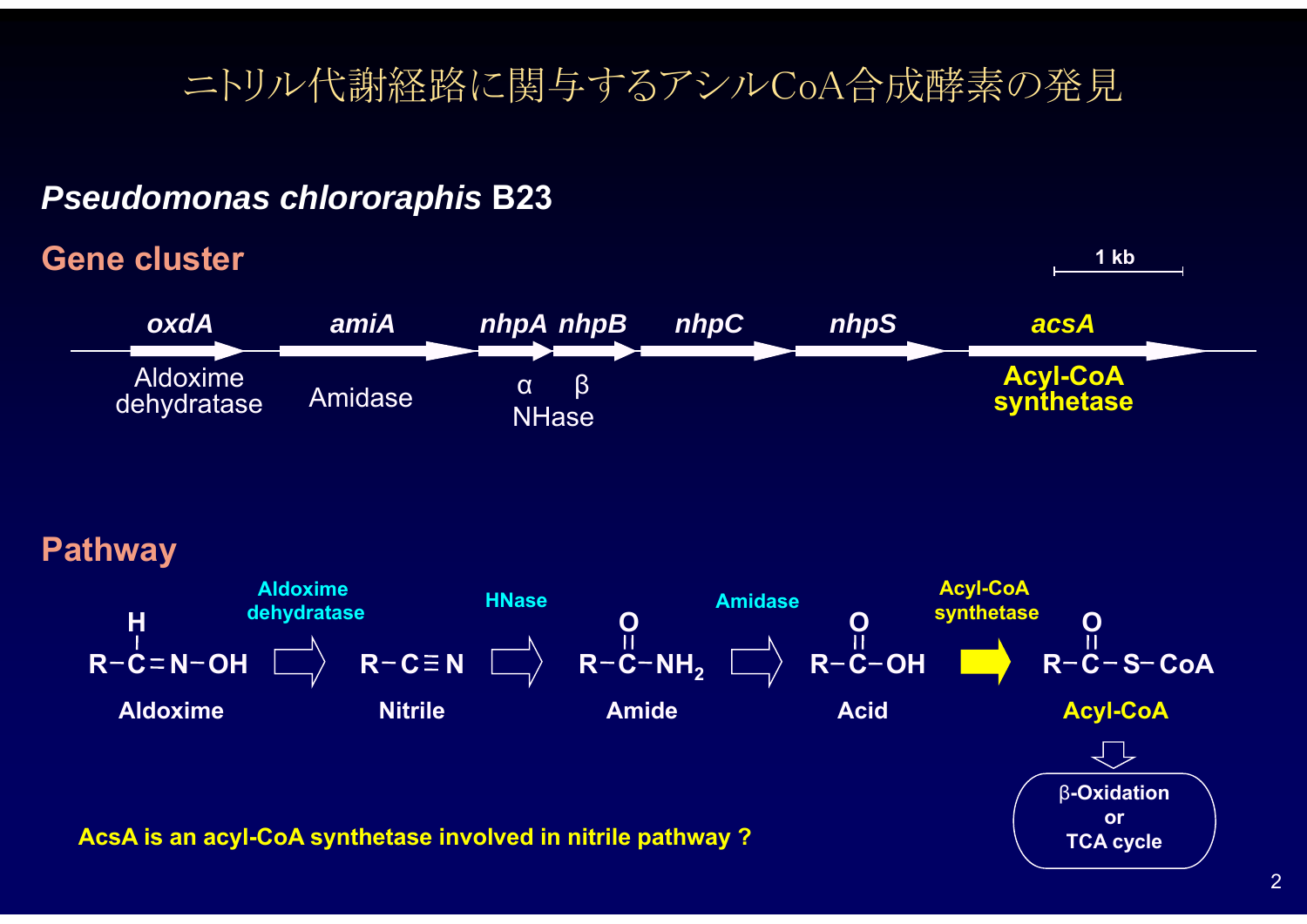### アシルCoA合成酵素によるアシルCoA合成反応

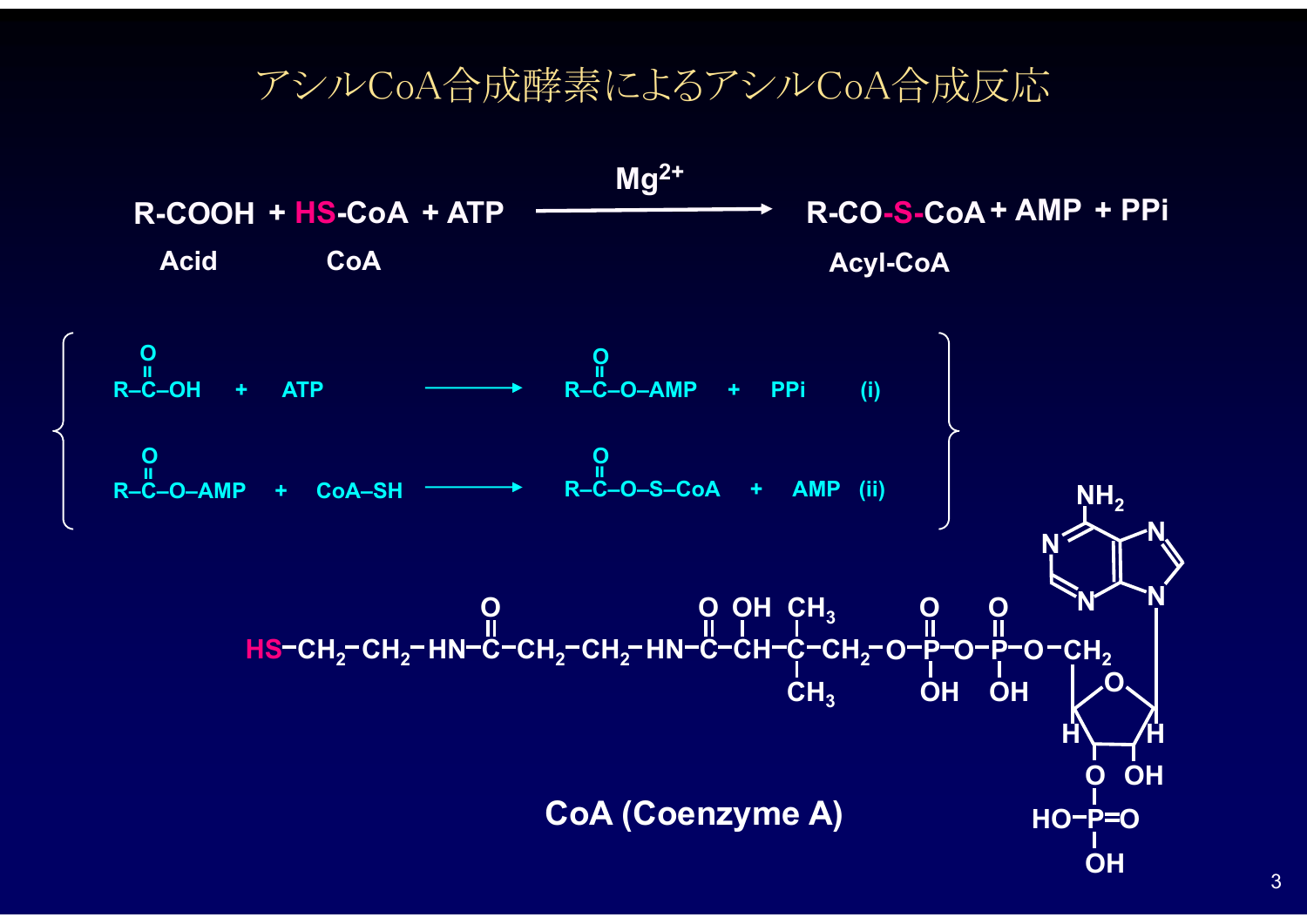

| <b>Acetyl-CoA synthetase</b>                                        |                                                                                                                                                                           |  |  |
|---------------------------------------------------------------------|---------------------------------------------------------------------------------------------------------------------------------------------------------------------------|--|--|
| Supply of acetyl-CoA for biosynthesis of fatty acid and cholesterol |                                                                                                                                                                           |  |  |
| <b>Acyl-CoA synthetase</b>                                          |                                                                                                                                                                           |  |  |
| <b>Short-chain acyl-CoA synthetase</b><br>$(C2-C5)$                 | Activation of fatty acid (C2-C5) for β-oxidation                                                                                                                          |  |  |
| <b>Medium-chain acyl-CoA synthetase</b><br>(C4-C12)                 | Activation of fatty acid (C4-C12) for $\beta$ -oxidation                                                                                                                  |  |  |
| Long-chain acyl-CoA synthetase<br>(C10-C22)                         | - Activation of fatty acid (C10-C22) for lipid (triglyceride,<br>phosphatide, and cholesterol ester) synthesis<br>$\cdot$ Activation of fatty acid for $\beta$ -oxidation |  |  |
| Very long-chain acyl-CoA synthetase<br>(C24-)                       | • Activation of fatty acid (C24-) for β-oxidation<br>· Fatty acid transport protein (FATP)                                                                                |  |  |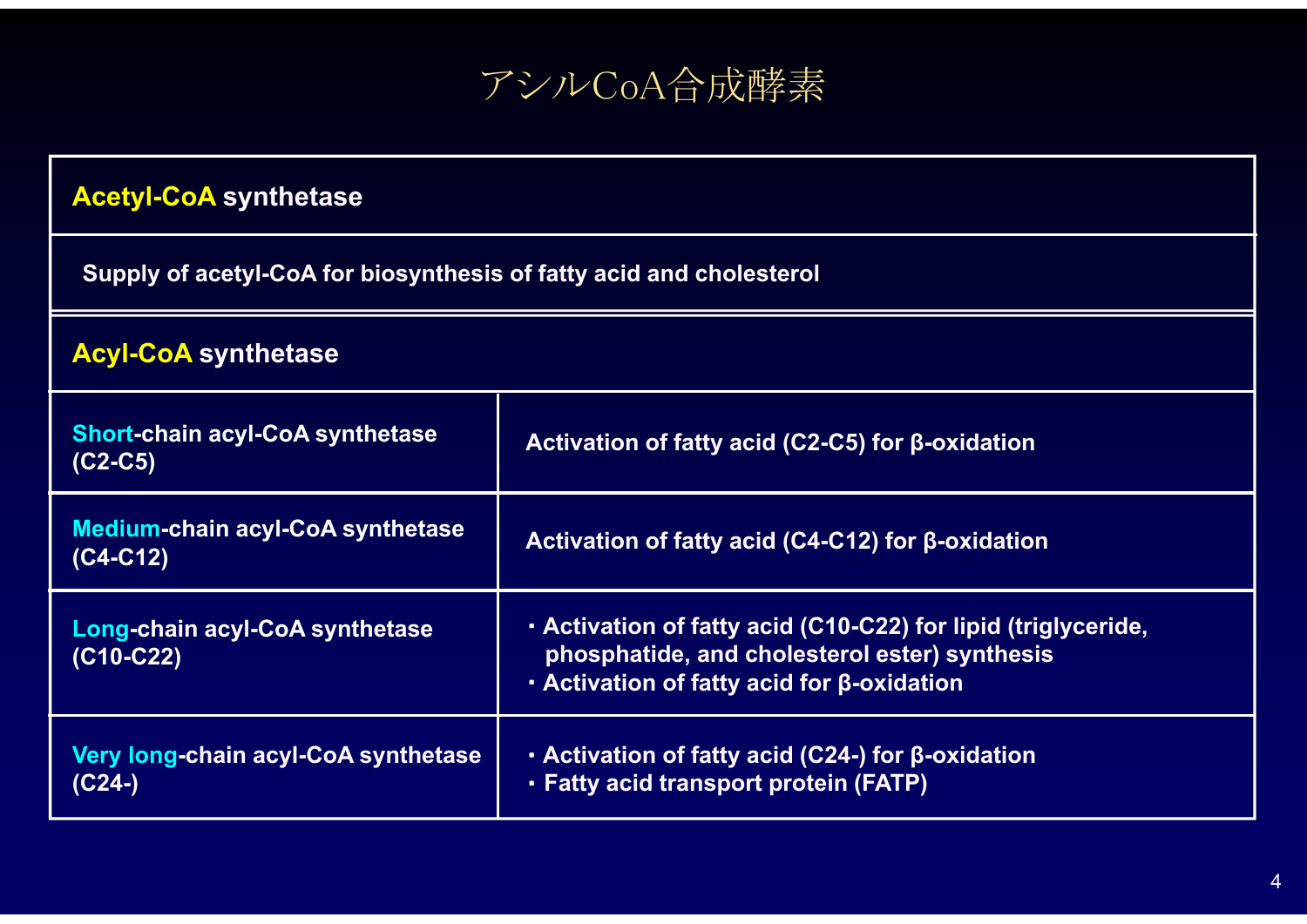# AcsA の基質特異性(脂肪酸)

**97**

**30**

**20.1**

**kDa**

|      |                  | <b>Substrate</b>           | Relative $k_{\text{cat}}/K_{\text{m}}^*$ |                  |
|------|------------------|----------------------------|------------------------------------------|------------------|
|      | <b>AcsA</b><br>M | <b>Formic acid (C1)</b>    | 0.00105                                  |                  |
|      |                  | <b>Acetic acid (C2)</b>    | 0.166                                    |                  |
|      |                  | <b>Propionic acid (C3)</b> | 7.59                                     |                  |
| 97   |                  | <b>Butyric acid (C4)</b>   | 13.6                                     |                  |
|      |                  | <b>Valeric acid (C5)</b>   | 23.8                                     |                  |
| 66   |                  | <b>Hexanoic acid (C6)</b>  | 0.558                                    |                  |
|      |                  | <b>Heptanoic acid (C7)</b> | 0.00345                                  | <b>Aliphatic</b> |
| 45   |                  | <b>Octanoic acid (C8)</b>  | <b>N.D.**</b>                            |                  |
|      |                  | <b>Isobutyric acid</b>     | 100                                      | acids            |
|      |                  | dl-Isovaleric acid         | 0.612                                    |                  |
| 30   |                  | dl-2-Hydroxybutyric acid   | 0.400                                    |                  |
|      |                  | dl-3-Hydroxybutyric acid   | 0.0284                                   |                  |
|      |                  | <b>Acrylic acid</b>        | 1.56                                     |                  |
|      |                  | trans-Crotonic acid        | 2.94                                     |                  |
| 20.1 |                  | <b>Benzoic acid</b>        | 0.222                                    |                  |
|      |                  | 3-Phenylpropionic acid     | 0.00379                                  |                  |
|      |                  | 4-Phenylbutyric acid       | <b>N.D.</b>                              | <b>Aromatic</b>  |
|      |                  | <b>Picolinic acid</b>      | 0.00128                                  | acids            |
| 14.4 |                  | <b>Nicotinic acid</b>      | <b>N.D.</b>                              |                  |
|      |                  | <b>Isonicotinic acid</b>   | 0.00371                                  |                  |

**\****k***cat/***K***m = Catalytic efficiency \*\*N.D = Not detected**

**The substrate specificity of AcsA is similar to those of aldoxime dehydratase, NHase, amidase in** *P. chlororaphis* **B23.** 

5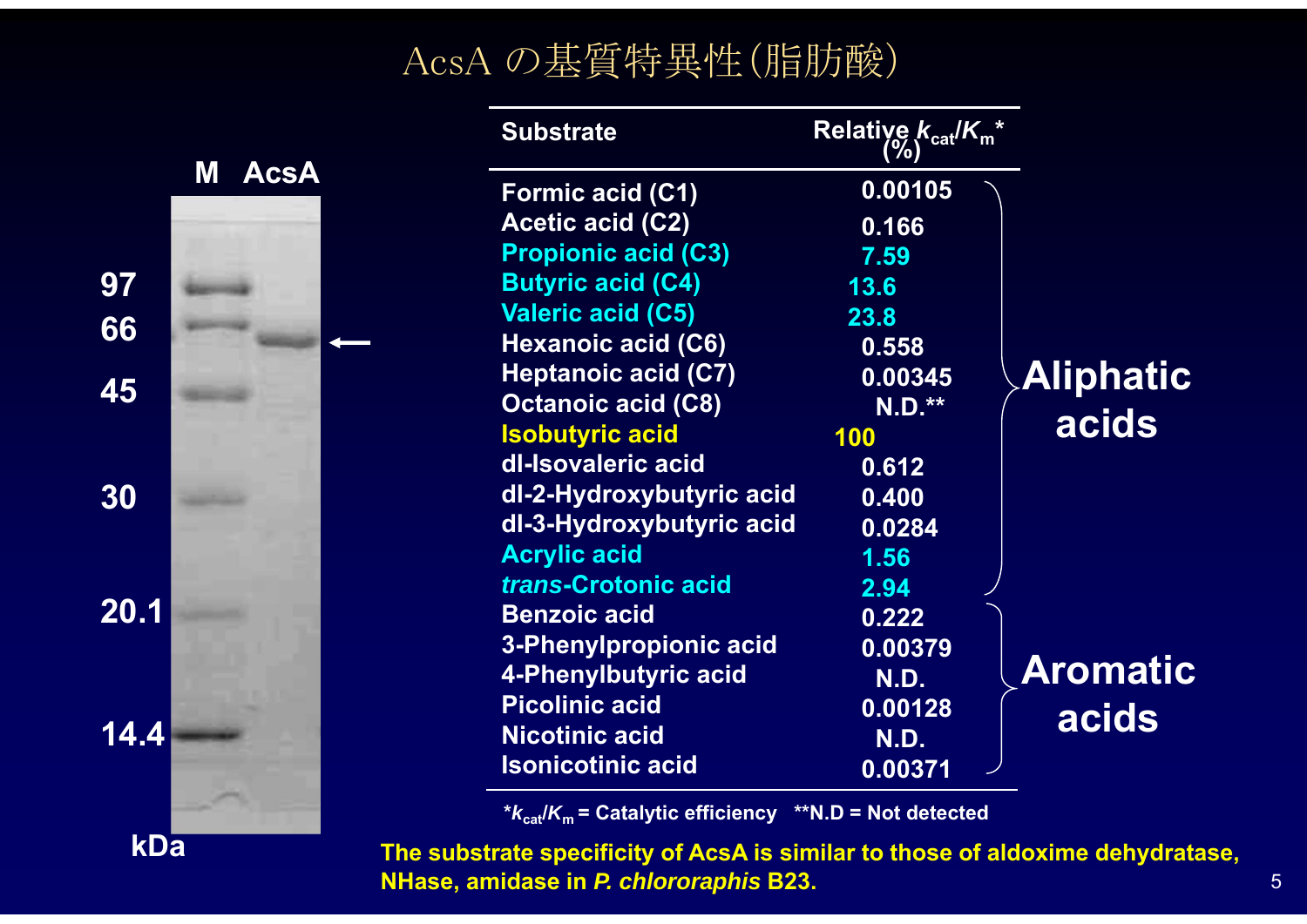## アシルCoA合成酵素(AcsA)における新規酵素反応の発見



**Reaction mixture200 mM Tris-HCl (pH 7.5)** 8 mM MgCl<sub>2</sub> **100 mM Ammonium sulfate5 mM ATP10 mM Isobutyrate 10 mM ThiolsPurified enzyme (AcsA)**





**HPLC analysis Column Shim-Pack SCR-102H** Mobile phase 0.1 % formate (pH 3.0) Column temp. 40°C **Detection** 193 nm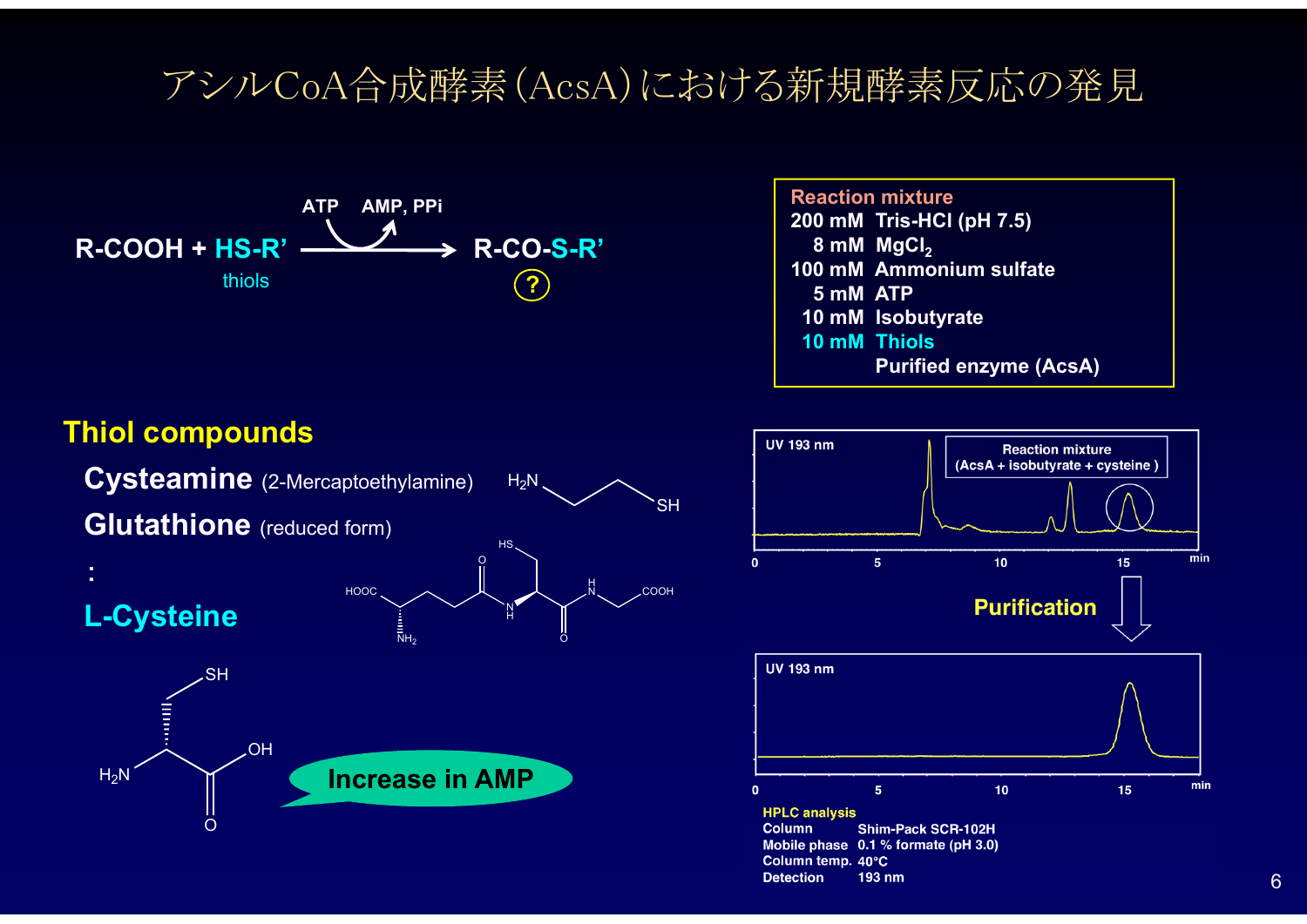## 予測されうる新規反応産物

### **High-resolution FAB-MS (Fast Atom Bombardment Mass Spectrometry)**

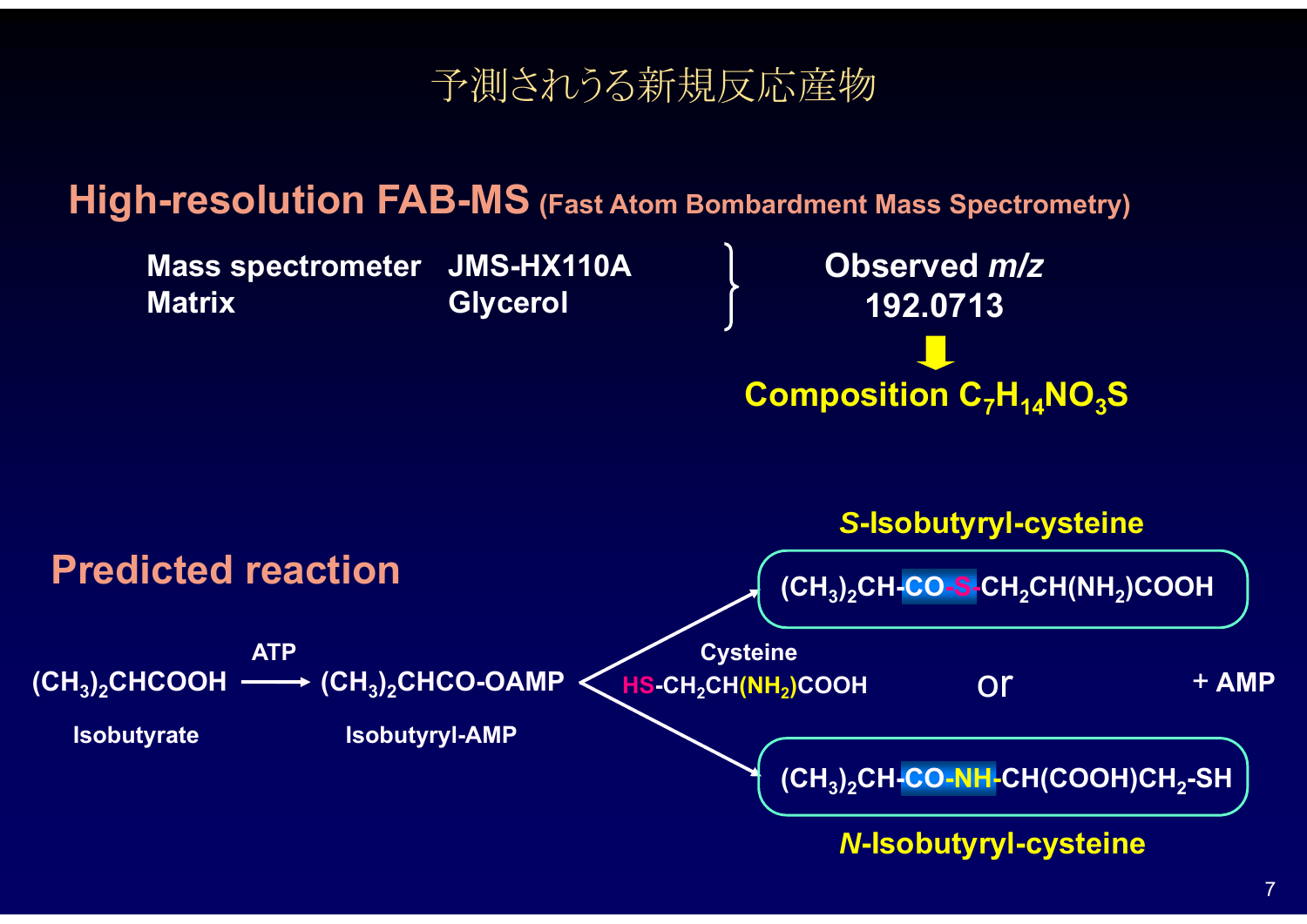### 反応産物の同定

### **NMR spectral analysis**

|                                          | $\delta_{c}$ | $\delta_{\rm H}$                                     |   |
|------------------------------------------|--------------|------------------------------------------------------|---|
| <b>Purified product</b>                  |              |                                                      |   |
| a                                        | 176.234      |                                                      |   |
| $\mathbf b$                              | 55.313       | 4.31415 (dd, 4.46, 6.170)                            |   |
| $\mathbf c$                              | 26.348       | 2.85385 (dd, 4.446, 14.153), 2.80415 (6.170, 14.018) |   |
| $\mathbf d$                              | 181.123      | <b>OLIVER</b>                                        |   |
| $\mathbf e$                              |              | 35.266 2.4656 (q or qq)                              |   |
| f                                        | 19.185       | $0.96895$ (d, $5.739$ )                              |   |
| $\boldsymbol{g}$                         |              | $(18.720)$ 0.98045 (d, 6.949)                        |   |
| <b>Authentic N-isobutyryl-L-cysteine</b> |              |                                                      |   |
| $\overline{a}$                           | 174.182      |                                                      | " |
| $\mathbf b$                              | 55.034       | 4.4292 (dd, 4.683, 6.993)                            |   |
| $\mathbf c$                              | 25.410       | 2.85385 (dd, 4.683, 14.205), 2.80415 (6.993, 14.178) |   |
| $\mathbf d$                              | 181.650      |                                                      |   |
| $\mathbf e$                              | 35.062       | $2.4656$ (q or qq)                                   |   |
|                                          | 19.024       | 0.96895(d, 6.913)                                    |   |

**g 18.765 0.98045 (***d***, 6.858)**

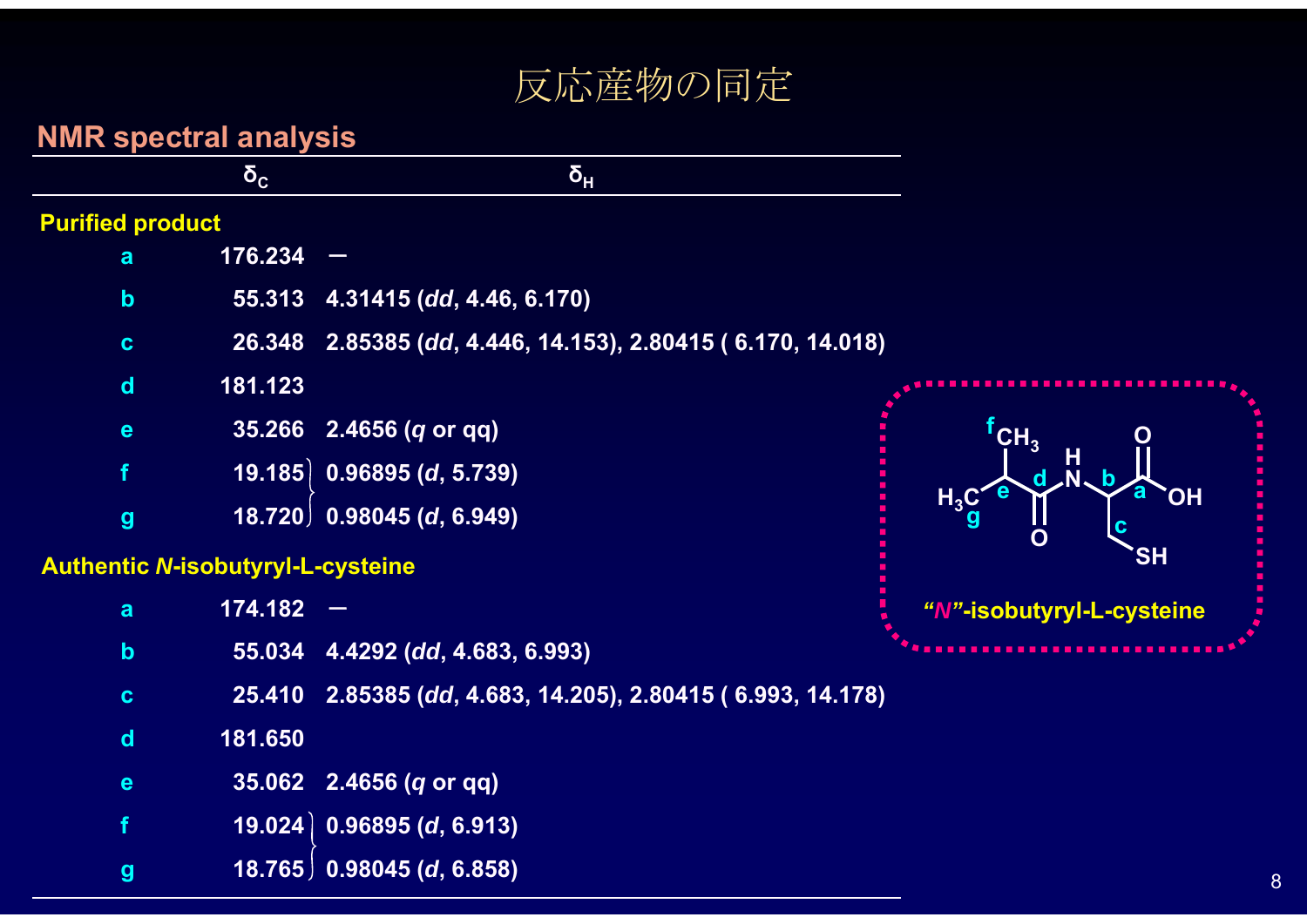## AcsA による N-アシル化反応 **(amide bond formation)**

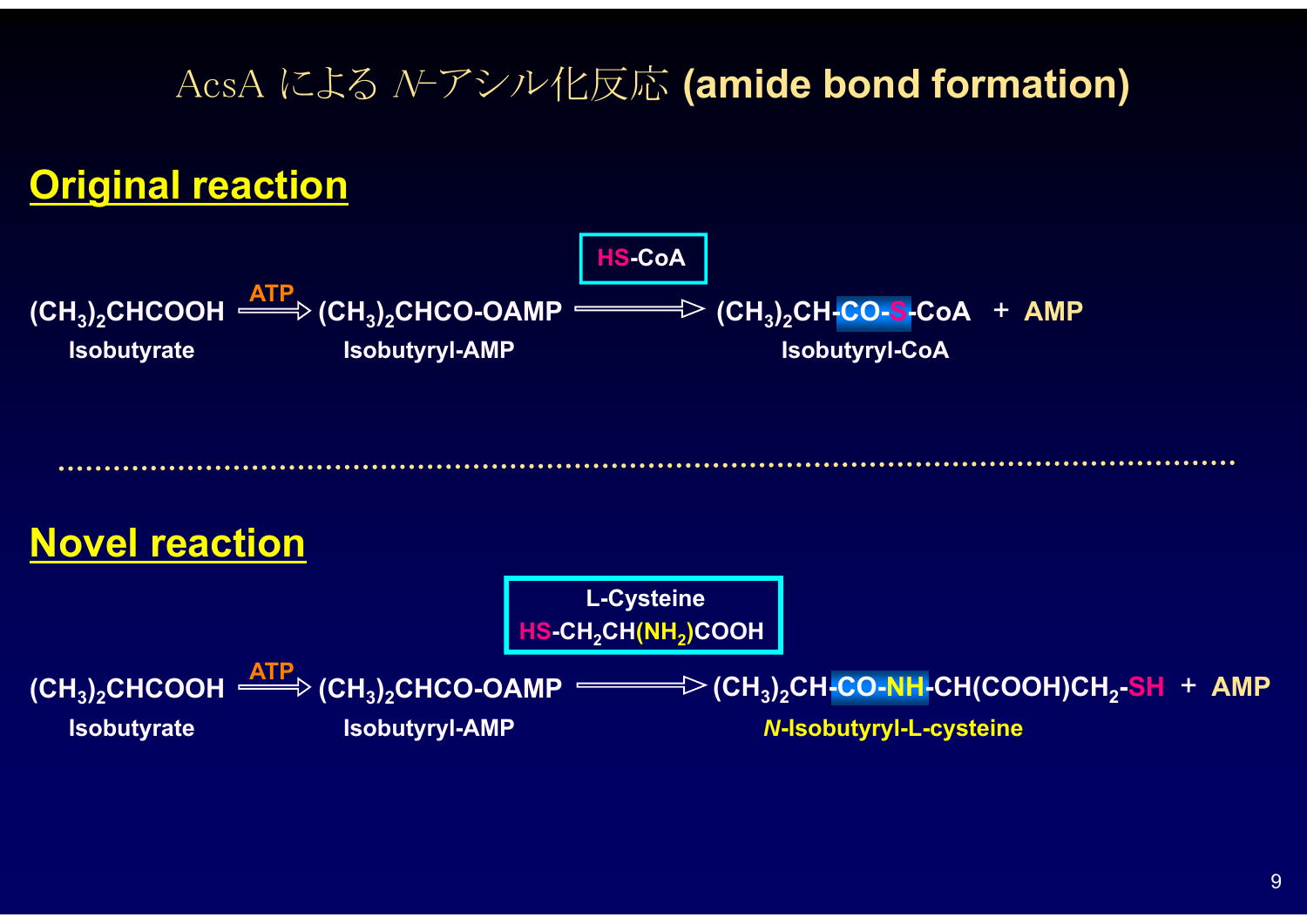# N-アシル化反応における基質特異性(脂肪酸基質)

#### **Reaction mixture200 mM Tris-HCl (pH 7.5) 5 mM ATP8 mM MgCl 2 100 mM Ammonium sulfate10 mM Acid (short-chain) 10 mM L-Cysteine Purified enzyme (AcsA)**

**AMP detectionProduct separation LC-ESI-MS***N*-Propionyl-L-cysteine *N*-Butyryl-L-cysteine *N*-acrylyl-L-cysteine

| <b>Acid substrate</b> | <b>Relative activity</b><br>$( \% )^*$ |
|-----------------------|----------------------------------------|
| <b>Acetate</b>        | 74                                     |
| Propionate            | 108                                    |
| <b>Butyrate</b>       | 89                                     |
| Isobutyrate           | 100                                    |
| Valerate              | 90                                     |
| Hexanoate             | 46                                     |
| Heptanoate            | 6                                      |
| <b>Acrylate</b>       | 138                                    |
| Crotonate             | 94                                     |

**\*The reactions were carried out at 20ºC except that various acids were used as the substrates in place of isobutyrate, corresponding to 0.175 µmol AMP/min/mg protein (100%).**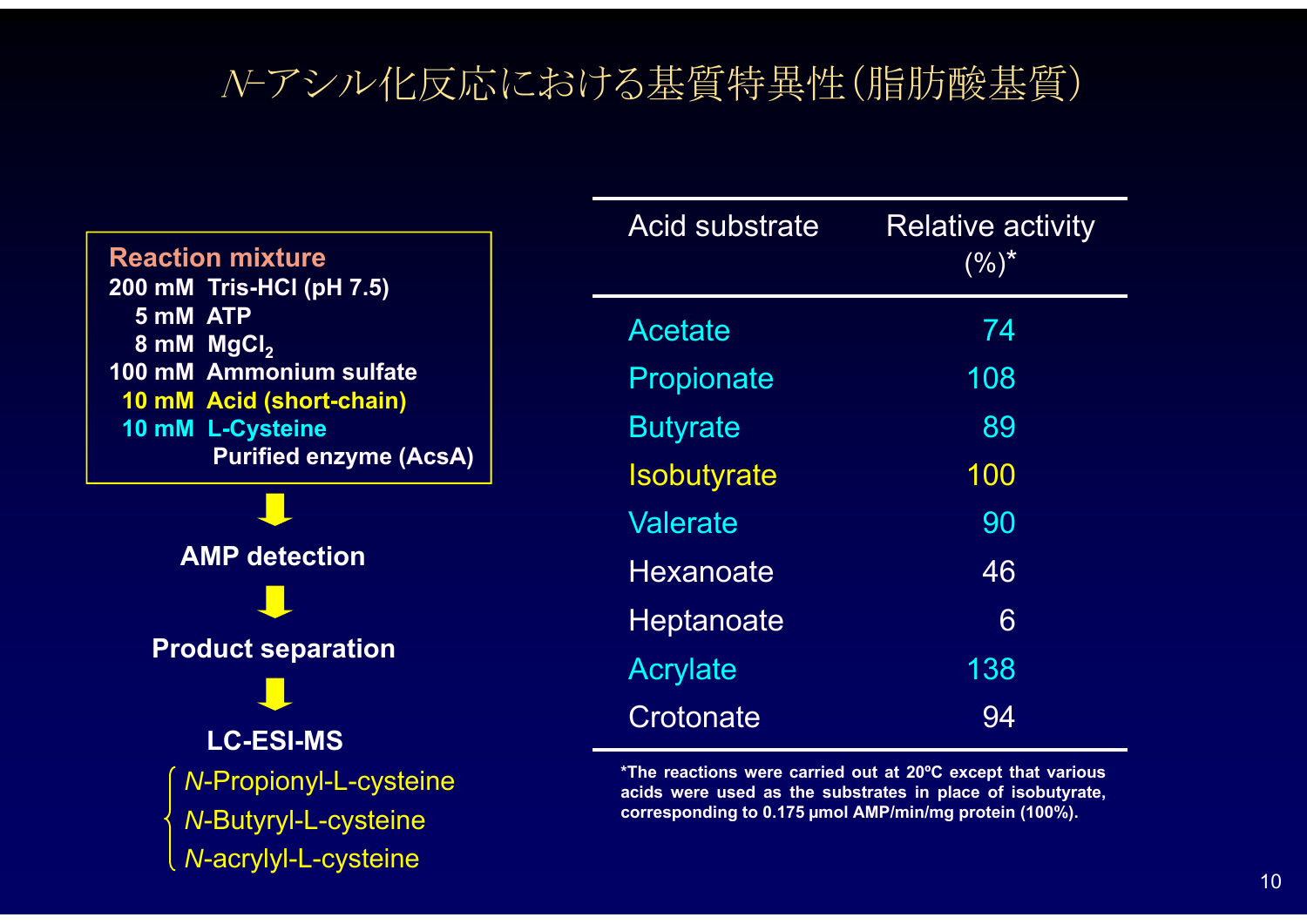# **Superfamily of adenylate (AMP)-forming enzymes**

### **Acetyl-CoA synthetase**

**Acyl-CoA synthetase (short-, medium-, long-, very long-)**

**AcsA: Short-chain acyl-CoA synthetase from** *P. chlororaphis* **B23 AcesEco: Acetyl-CoA synthetase from** *E. coli* **Aces1Scer: Acetyl-CoA synthetase from** *S. cerevisiae* **FadK: Middle-chain acyl-CoA synthetase from** *E. coli* **FadD: Long-chain acyl-CoA synthetase from** *E. coli* **Long-ACSr: Long-chain acyl-CoA synthetase from rat liver**

### **Firefly luciferase**

**: oxidation of luciferin to generate oxyluciferin and light (bioluminescence reaction)** 

**LucPpy: Firefly luciferase from** *Photinus pyralis* **LucLcr: Firefly Luciferase from** *Luciola cruciata*

### **4-Coumarate:CoA ligase**

**: a key role in phenylpropanoid metabolism, providing precursors for a large variety of important plant secondary metabolites, such as lignin, flavonoids, and phytoalexins**

> **4CL: 4-Coumarate:CoA ligase from Parsley CCL: Cinnamate:CoA ligase from** *S. coelicolor* **A3(2)**

### **Adenylation domain of nonribosomal peptide synthetase (NRPS)**

**PheA: phenylalanine-activating subunit of gramicidin synthetase 1 from** *Bacillus brevis* **EntE: 2,3-DHB-activating subunit in enterobactin biosynthesis of** *Escherichia coli* **DhbF1A, 2A, DhbE: adenylation domains of NRPS for bacillibactin biosynthesis in** *Bacillus subtilis* **ACV1, 2, 3: adenylation domains of NRPS for penicillin biosynthesis in** *Penicillium chrysogenum*

**DltA: D-alanine:D-alanyl carrier protein ligase responsible for the initial step of lipoteichoic acid D-alanylation in Grampositive bacteria**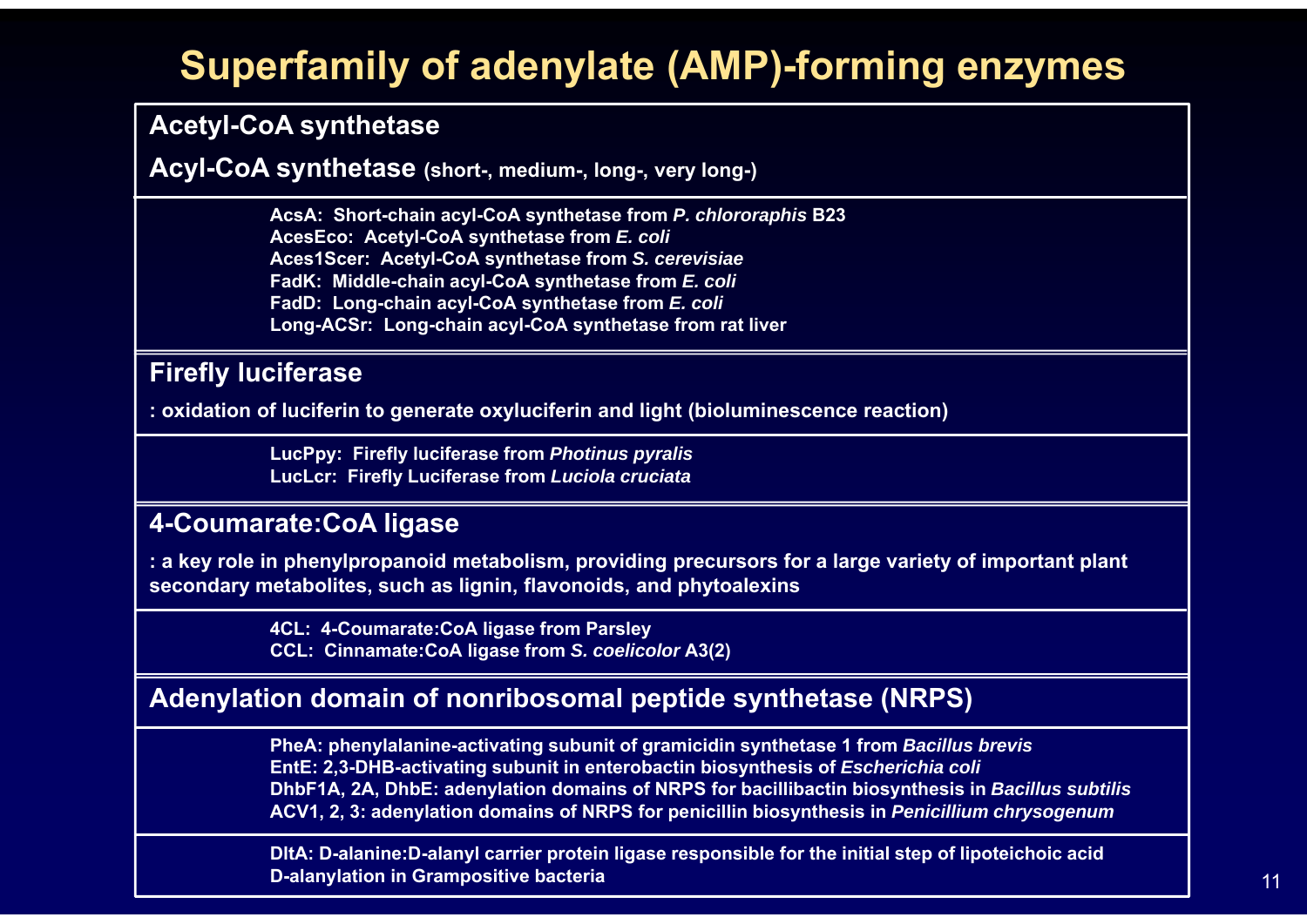### *N***-acetyl-L-cysteine synthesis by acetyl-CoA synthetase**